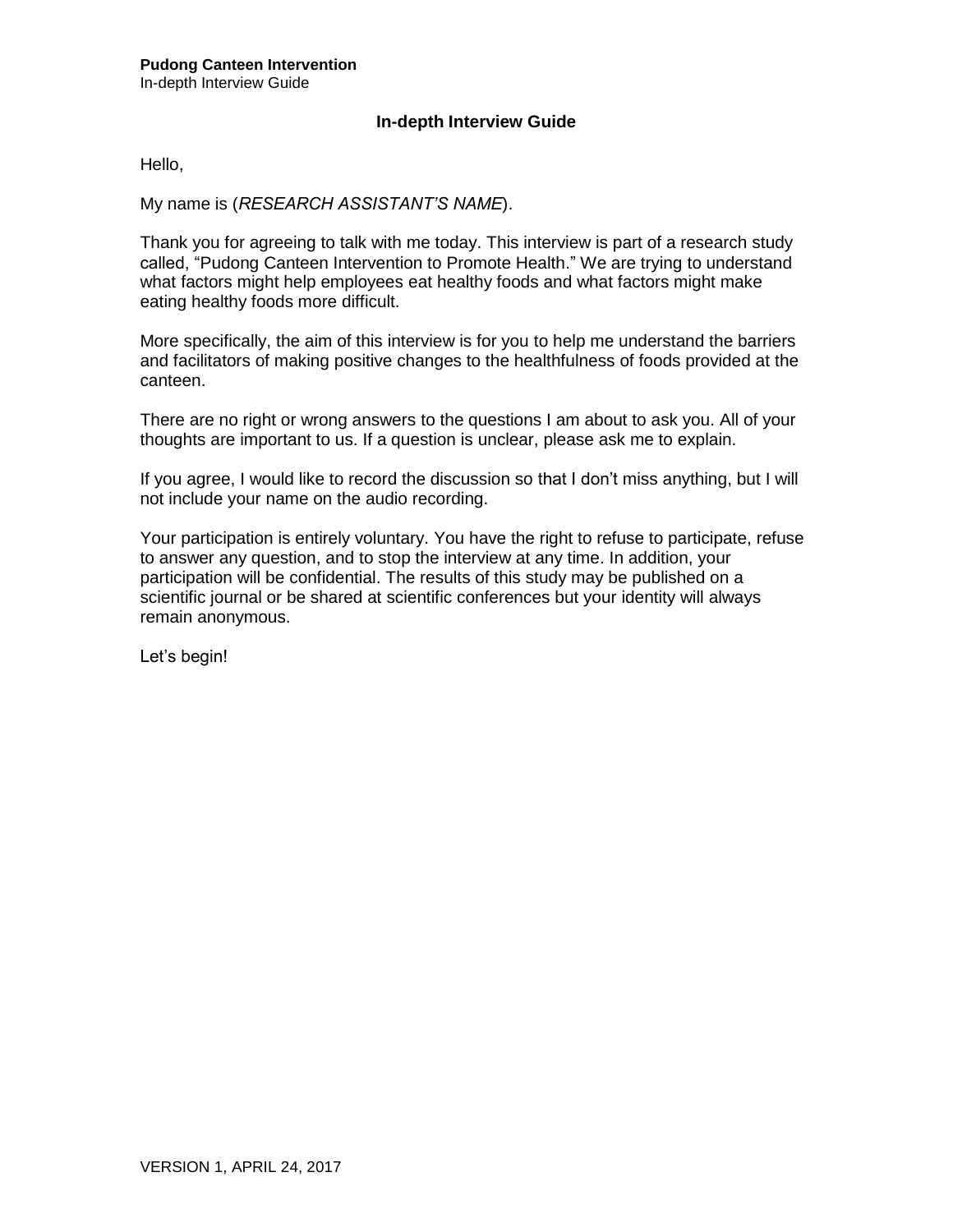# **I. Perception of healthy and unhealthy foods**

- 1. In your opinion, what is "healthy food"?
- 2. In your opinion, what is "unhealthy food"?
- 3. In your opinion, what is the relationship of food with diabetes and obesity?

Probe 1: Which foods contribute to causing diabetes and obesity? Probe 2: Which foods prevent diabetes and obesity?

- 4. Among the foods available in the canteen, which of them do you consider "healthy"? Why do you consider them to be healthy?
- 5. Among the foods available in the canteen, which of them do you consider "unhealthy"? Why do you consider them to be unhealthy?

## **II. Willingness and acceptability to change**

- 1. How long have you been working in the canteen?
- 2. What changes have you seen in the canteen since you started working? (Probe with respect to changes in price, food options, physical layout, and management.)
- 3. Do you know of any changes that were made in the canteen but were not successful? If so, why do you think they were not successful?
- 4. What changes would you like to see in the canteen? (Probe with respect to changes in price, food options, physical layout, and management.)
- 5. What changes can be made in the canteen and its food options to make it healthier?

Probe 1: What healthy foods can be added (breakfast, lunch, and snacks)? What are the enablers and barriers of adding those foods? If participant does not respond, probe further on fruits

Probe 2: What unhealthy foods can be substituted (breakfast, lunch, and snacks)? What are the enablers and barriers of removing those foods? If participant does not respond, probe further on white rice and red meat

Probe 3: What do you think about the use of oil in cooking the recipes at the canteen?

Probe 4: What do you think about the use of salt in cooking the recipes at the canteen?

6. What is the overall management process of the canteen? How is the menu and price determined?